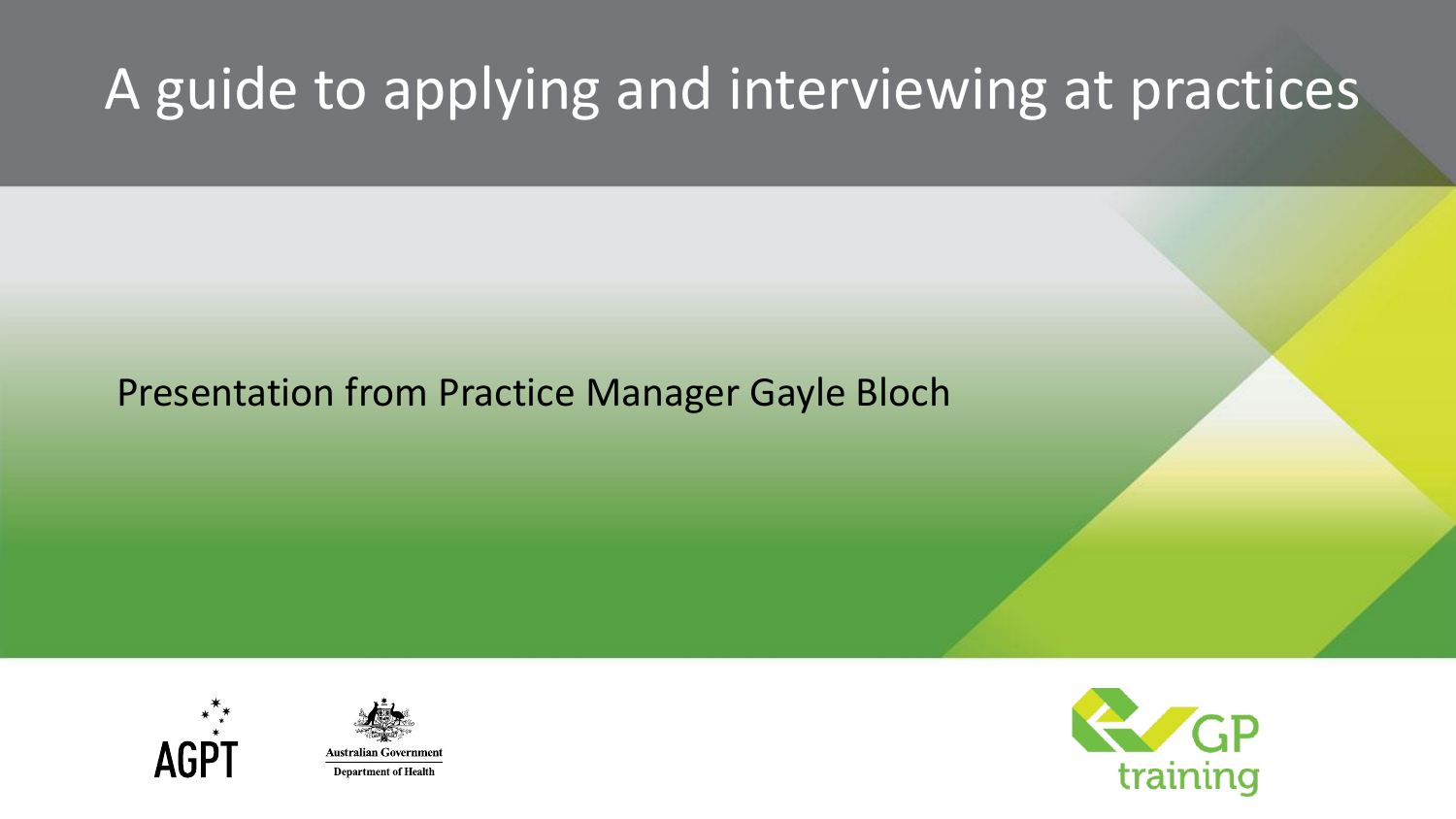### **Contacting Practices**

- Initial contact with practices should always be via email
- Make sure a current CV is included with your Interview application form
- Complete all sections of the interview application form with as much detail as possible. This is a good way for the practice to get an idea of your experience and special interests
- If you have not had a response from the practice one week after sending your application follow up with a quick call to check that it has been received

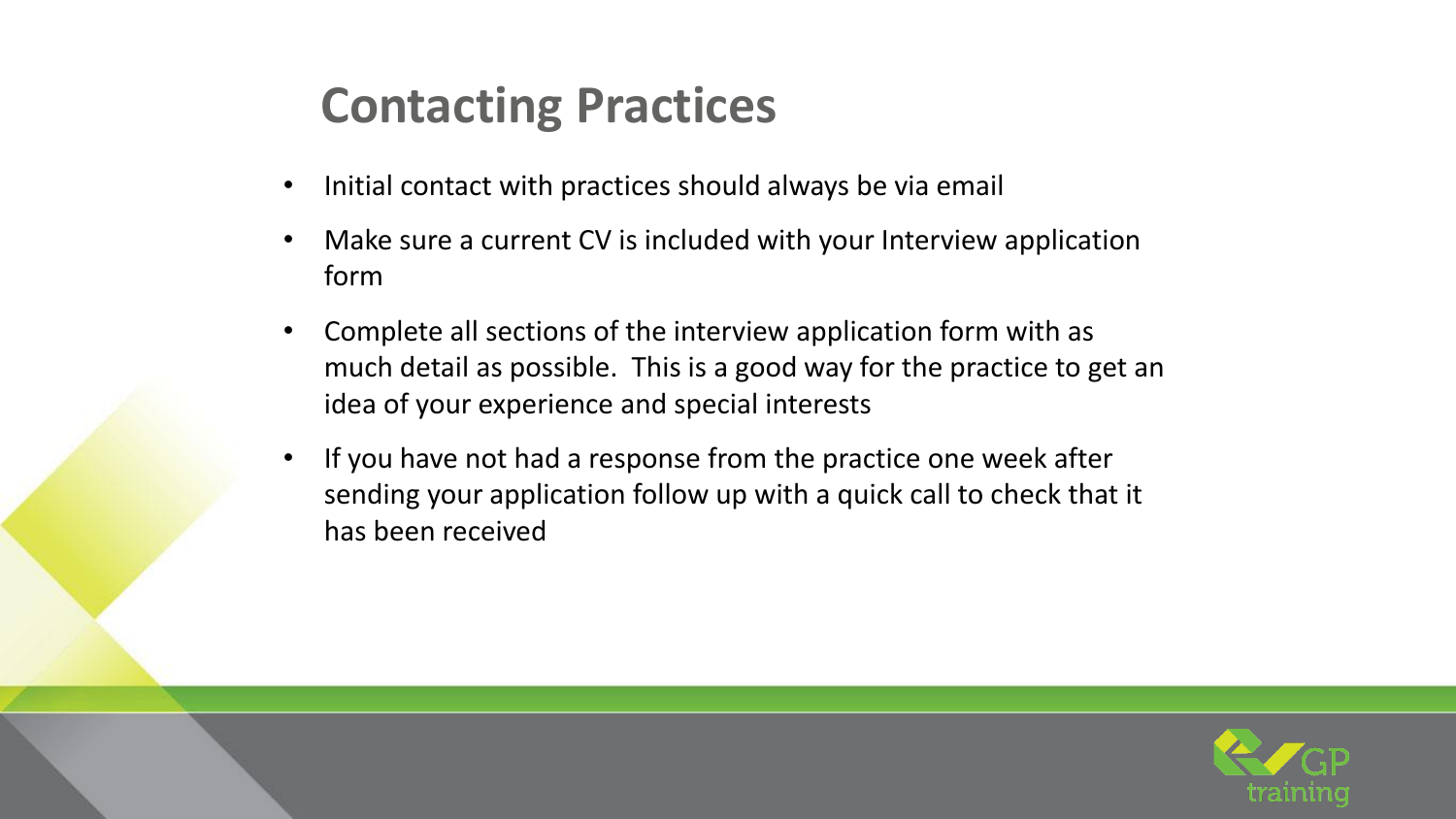### **Interviews**

- Where possible it's best to attend the practice for an interview
- Telephone or virtual interviews can also be arranged
- Have your questions ready....

#### **By the end of the interview you should have a good idea about**

- Hours of work / rosters
- On call / after-hour requirements
- Hospital attachments
- Teaching sessions
- Practice Supervisors
- Areas of special interest
- Accommodation options
- Local attractions / leisure activities

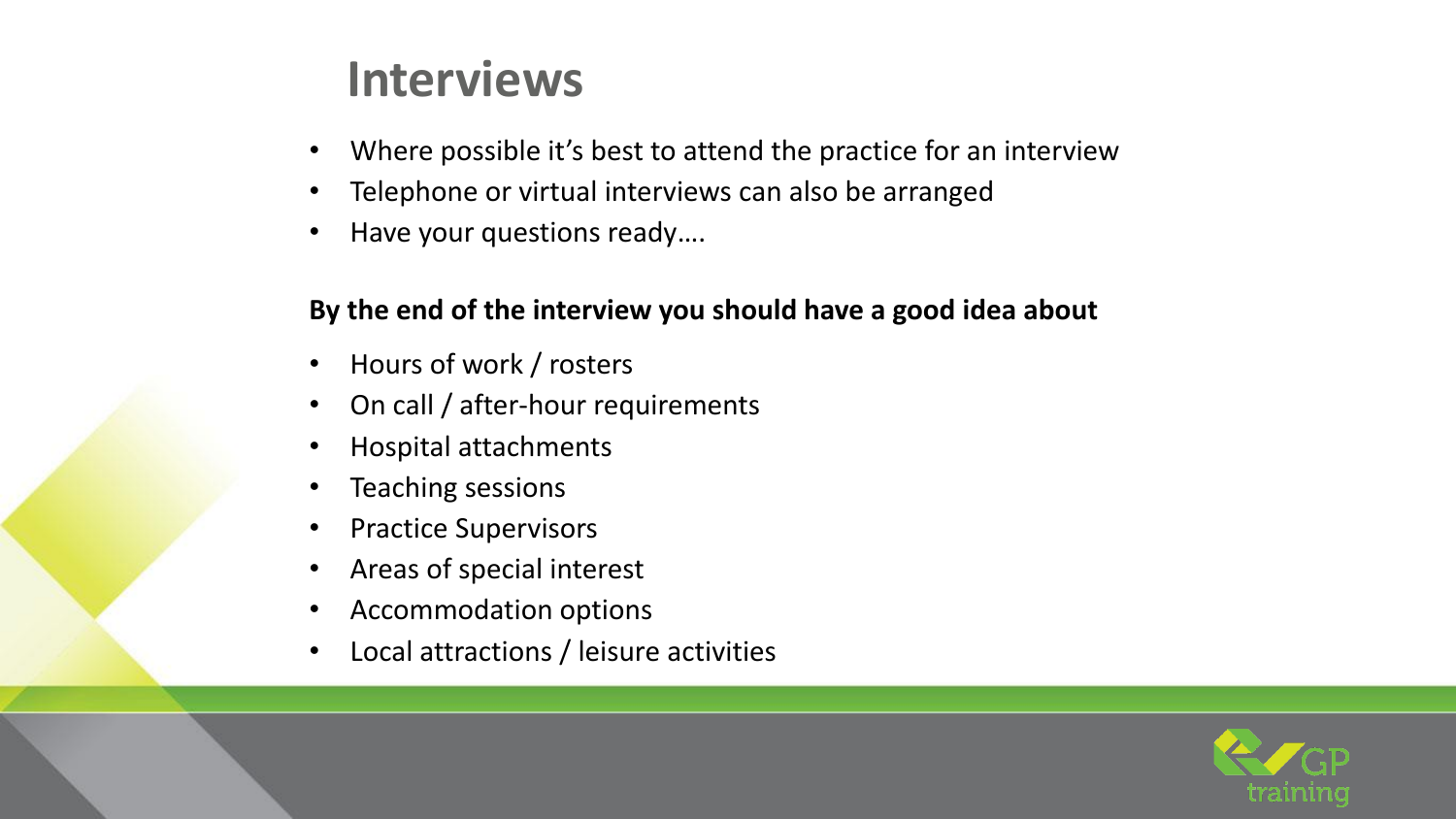### **Remuneration**

- Registrars will have a standard contract in accordance with the National Terms & Conditions for the Employment of Registrars
- Practices will pay a % of billings this % may vary between practices
- % of billings may also vary dependant on the work (e.g. Hospital work)
- All registrars are guaranteed a base wage
- Once billings increase the top up payments will no longer be required
- Income is dependable on a number of things such as number of consultations per day, number of consultations booked, item numbers billed, after hours billing
- Expect to reach a reasonable income above base rate well before the end of first semester

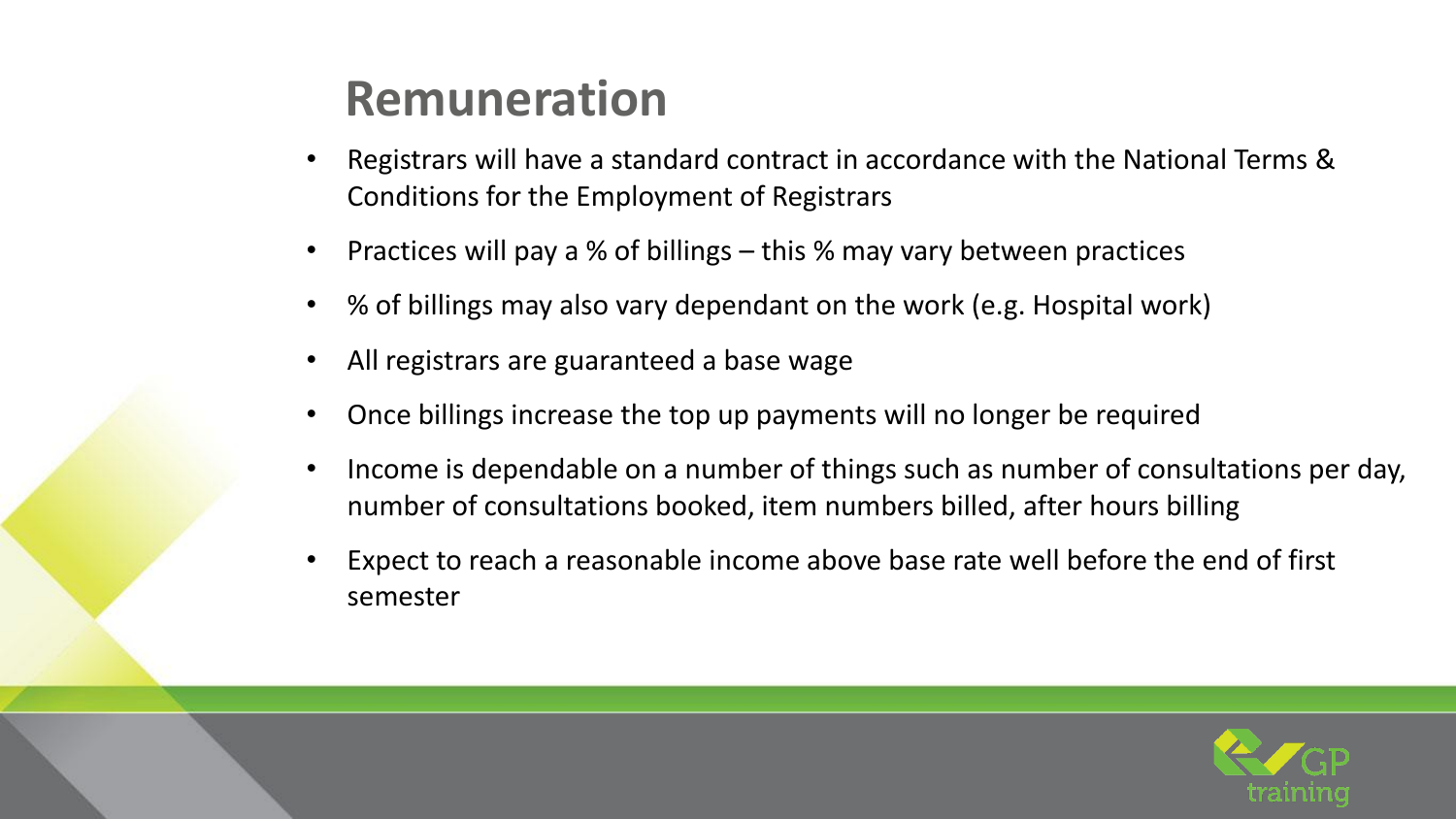## **Make the most of your time**

- Put requests in early for leave, remember there are other doctors with requests to be worked around
- Know your limitations
- Make use of your supervisors, other clinical staff, practice manager and admin staff
- Look for opportunities to improve your skills and knowledge
- The more you put into your rotation the more you will get out of it
- Join in with social events
- Join in with sporting groups or community groups